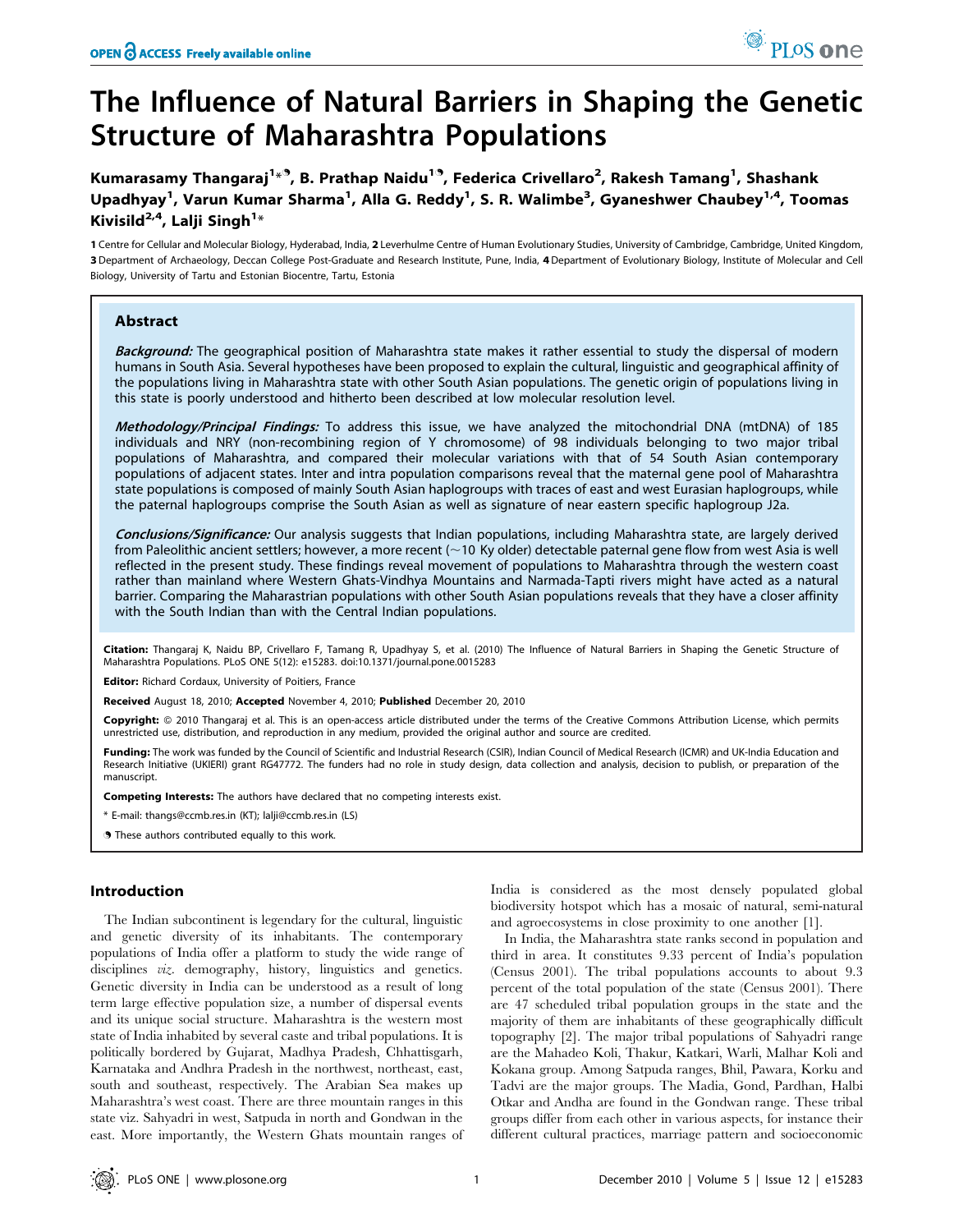

Figure 1. Principal component Analysis. Principal component (PC) scatter plot of mtDNA (a) and Y chromosomal (b) showing the genetic relation among population of Maharashtra and contemporary populations. doi:10.1371/journal.pone.0015283.g001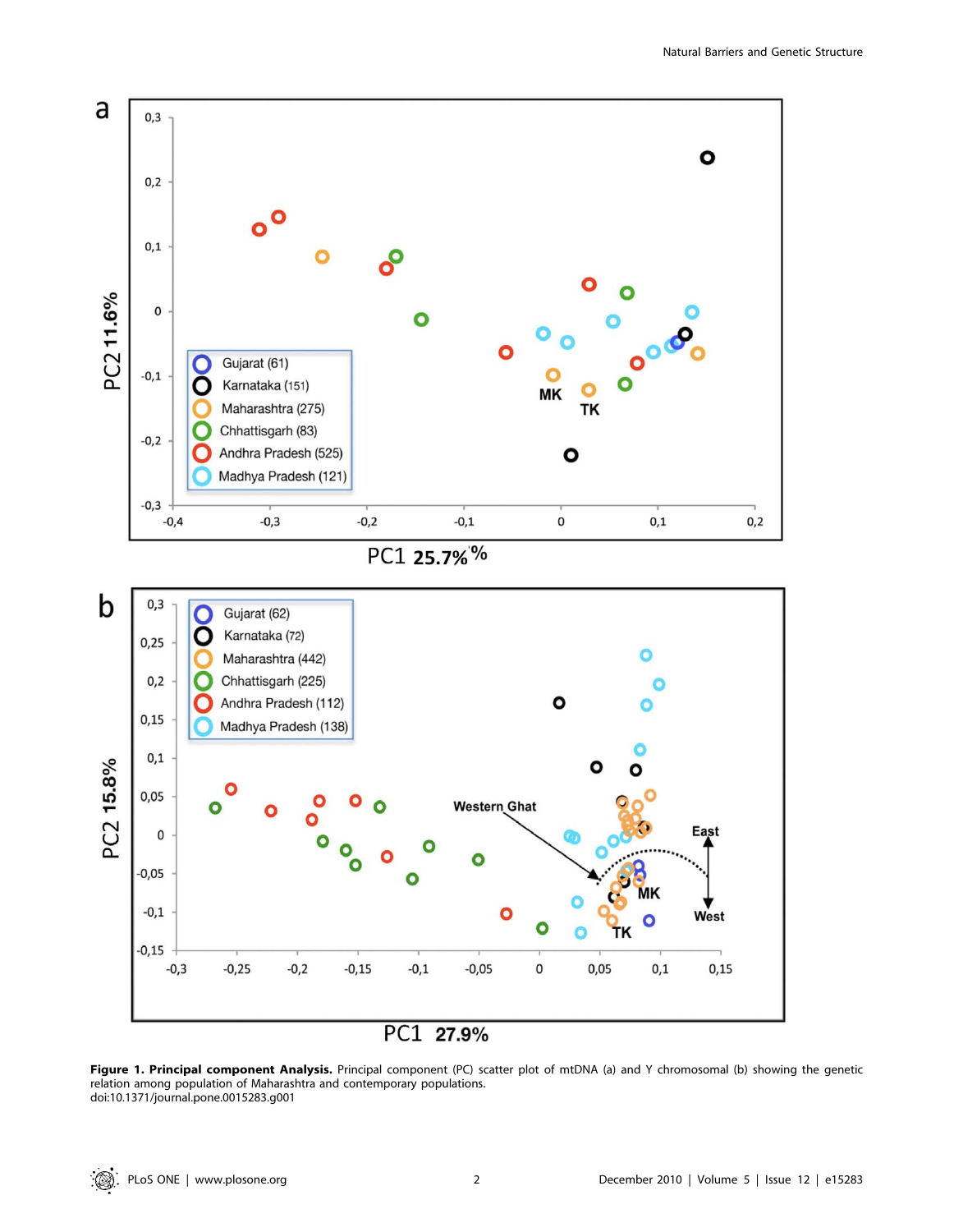|  |  |  |  |  |  | <b>Table 1.</b> The Analysis of Molecular Variance (AMOVA) results. |  |
|--|--|--|--|--|--|---------------------------------------------------------------------|--|
|--|--|--|--|--|--|---------------------------------------------------------------------|--|

|                                      | Fst    |                     |  |
|--------------------------------------|--------|---------------------|--|
|                                      | mtDNA  | <b>Y Chromosome</b> |  |
| Maharashtra (east) Vs Madhya Pradesh | 0.0537 | 0.2761              |  |
| Maharashtra (east) Vs Andhra Pradesh | 0.0411 | 0.1469              |  |
| Maharashtra (east) Vs Karnataka      | 0.0492 | 0.0898              |  |
| Maharashtra (east) Vs Gujarat        | 0.0501 | 0.1998              |  |
| Maharashtra (west) Vs Madhya Pradesh | 0.0794 | 0.4859              |  |
| Maharashtra (west) Vs Andhra Pradesh | 0.0567 | 0.3771              |  |
| Maharashtra (west) Vs Karnataka      | 0.0293 | 0.0419              |  |
| Maharashtra (west) Vs Gujarat        | 0.0173 | 0.0211              |  |

doi:10.1371/journal.pone.0015283.t001

categories. The origin and migration of these groups are uncertain. As majority of these tribal groups living in the remote forest areas remain isolated from each other thus, minimizes the chances of gene flow among them.

Mitochondrial DNA (mtDNA) evidence has been argued to support the model according to which populations of South Asians can trace their origin back to the Out-of-Africa (OoA) dispersal along the southern coastal route approximately 60 KYA [3–5] that is arguably in line with archaeological evidence [6]. Based on similarities reported in engraved pieces found at Blombos, South Africa, to those of Patne in India, and cresentic blade and microblade forms reported in India and Sri Lanka to Africa strongly indicated a direct connection between early human colonists in Asia and their ancestors in Africa [6]. However, the recent archaeological research has raised question about this dispersal and hypothesized alternative route [7,8]. There is no archaeological evidence concerning the Paleolithic settlement of Western Ghats region by early modern human. It has been suggested that the early human populations in South Asia avoided the Western Ghats region because of high rainfall and thick vegetation [9]. Alternatively, it was proposed that such highly rich vegetation zone might have attracted early human because of ease of resources and the lack of corresponding evidence were explained due to various reasons  $(e.g.,$  inadequate surveys or thick vegetation not allowing proper surveys, lithics being transported after use instead of being discarded) [10].

Previous genetic studies on South Asian populations have identified their genepool as a composite of lineages that have evolved locally since the OoA dispersal and those that have been introduced by a number of more recent dispersal events [4,11–18]. The analyses of mtDNA, Y chromosome, and autosomal genes have agreed on that the contribution of western Eurasian gene flow to India is more pronounced in the modern populations than that from East and Central Asia whereas, the relative proportions of imported vs locally differentiated genes appear to be dependent on the particular locus and populations being examined. The geographical location of Maharashtra state makes it quite interesting to study the dispersal of modern humans in South Asia. Besides harboring such an important geographical position in Indian subcontinent, the origin and migration of several

Table 2. The frequencies of different Y chromosomal haplogroups in Maharashtra populations, n is number of samples and \* is the position relative to Western Ghat.

|                           |           |                   | <b>Social</b>           |                 | F*      | н     | п            | J2           | L     | O2a          | O <sub>3</sub> | p*           | $R*$         | <b>R1a1</b> | R <sub>2</sub> |                         |
|---------------------------|-----------|-------------------|-------------------------|-----------------|---------|-------|--------------|--------------|-------|--------------|----------------|--------------|--------------|-------------|----------------|-------------------------|
| Population                | Position* | Language          | <b>Status</b>           | $\mathbf n$     | (M89)   | (M69) | (xJ2)        | (M172)       | (M11) | (M95)        | (M122)         | (M45)        | (M207)       | (M17)       | (M124)         | Reference               |
| Maratha                   | East      | Indo-<br>European | Caste                   | 53 0            |         | 0.39  | $\mathbf{0}$ | 0.15         | 0.06  | $\mathbf{0}$ | $\Omega$       | $\mathbf{0}$ | $\mathbf{0}$ | 0.19        | 0.06           | Trivedi<br>et al. 2008  |
| Dhangar                   | East      | Indo-<br>European | Caste                   | 33 0            |         | 0.38  | $\mathbf 0$  | 0.06         | 0.06  | $\mathbf 0$  | $\Omega$       | 0            | 0            | 0.31        | 0.18           | Trivedi<br>et al. 2008  |
| Pawara                    | East      | Indo-<br>European | Tribe                   | 16 <sub>0</sub> |         | 0.75  | $\mathbf{0}$ | 0.06         | 0.06  | $\Omega$     | $\Omega$       | $\mathbf 0$  | $\pmb{0}$    | 0.06        | 0.06           | Trivedi<br>et al. 2008  |
| Katkari                   | East      | Indo-<br>European | Tribe                   | 19 <sub>0</sub> |         | 0.63  | $\mathbf 0$  | 0.05         | 0.05  | $\mathbf 0$  | $\mathbf 0$    | 0.05         | 0.05         | 0.16        | $\mathbf 0$    | Trivedi<br>et al. 2008  |
| Madia-<br>Gond            | East      | Dravidian         | Tribe                   | 140             |         | 0.57  | $\mathbf{0}$ | $\mathbf{0}$ | 0.29  | $\Omega$     | $\mathbf{0}$   | 0.07         | $\mathbf{0}$ | $\mathbf 0$ | 0.07           | Trivedi<br>et al. 2008  |
| Maratha                   | East      | Indo-<br>European | Caste                   |                 | 20 0.05 | 0.35  | $\mathbf 0$  | 0.15         | 0.15  | $\mathbf 0$  | $\Omega$       | 0            | $\mathbf 0$  | 0.10        | 0.20           | Sengupta<br>et al. 2006 |
| Naba-<br>Baudh            | East      | Indo-<br>European | Religious 14 0<br>group |                 |         | 0.43  | $\mathbf{0}$ | 0.14         | 0.07  | $\mathbf{0}$ | $\mathbf{0}$   | $\mathbf 0$  | $\mathbf{0}$ | 0.21        | $\mathbf{0}$   | Sengupta<br>et al. 2006 |
| Korku                     | East      | Austroasiatic     | Tribe                   |                 | 59 0.07 | 0.08  | $\mathbf 0$  | 0            | 0     | 0.81         | 0.02           | 0.02         | $\pmb{0}$    | 0.00        | $\mathbf 0$    | Kumar<br>et al. 2007    |
| Desasth<br>Brahmin        | West      | Indo-<br>European | Caste                   |                 | 35 0.05 | 0.13  | $\mathbf{0}$ | 0.18         | 0.11  | $\mathbf{0}$ | $\mathbf{0}$   | $\mathbf 0$  | $\pmb{0}$    | 0.37        | 0.16           | Trivedi<br>et al. 2008  |
| Chitpavana<br>Brahmin     | West      | Indo-<br>European | Caste                   | 39 0            |         | 0.23  | $\mathbf 0$  | 0.17         | 0.13  | $\mathbf 0$  | $\mathbf 0$    | 0            | 0            | 0.27        | 0.20           | Trivedi<br>et al. 2008  |
| Konkan<br><b>Brahmins</b> | West      | Indo-<br>European | Caste                   | 230             |         | 0.08  | $\mathbf{0}$ | 0.16         | 0.04  | $\Omega$     | $\Omega$       | $\Omega$     | $\mathbf{0}$ | 0.48        | 0.20           | Sengupta<br>et al. 2006 |
| Mahadeo-<br>Koli          | West      | Indo-<br>European | Tribe                   |                 | 50 0.24 | 0.18  | 0.04         | 0.14         | 0.02  | 0            | 0              | 0            | 0            | 0.26        | 0.12           | Present<br>Study        |
| Thakur                    | West      | Indo-<br>European | Tribe                   |                 | 48 0.13 | 0.08  | $\mathbf{0}$ | 0.27         | 0.06  | $\mathbf{0}$ | $\mathbf{0}$   | $\mathbf{0}$ | $\mathbf{0}$ | 0.29        | 0.04           | Present<br>Study        |

doi:10.1371/journal.pone.0015283.t002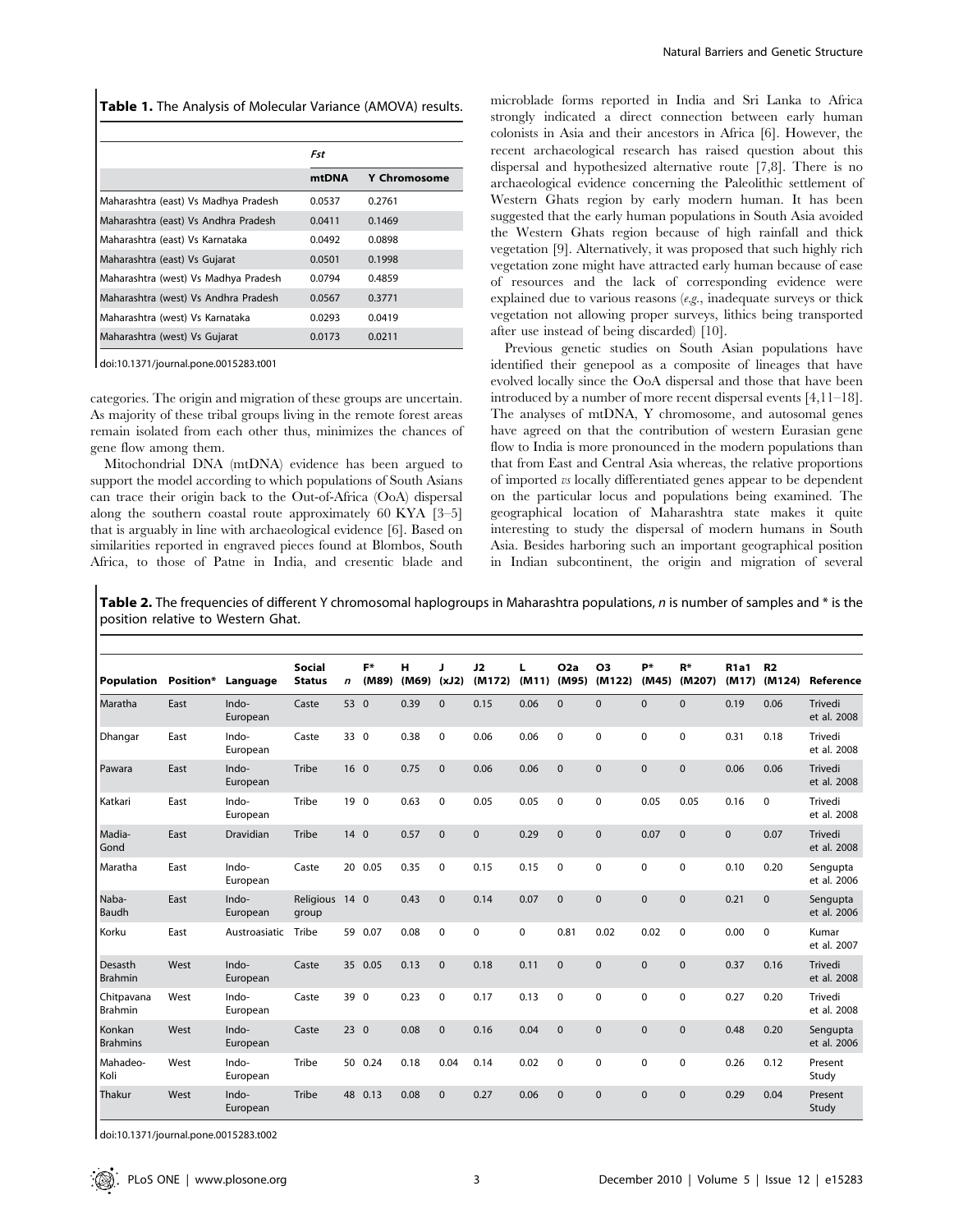populations living in various regions in this state of India and their affinity with other contemporary South Asian population has not been explored, so far, at the high resolution level. The available genetic source of this region is poorly known due to less sample sizes and low resolution [19,20]. Moreover, this state works as a bridge among central, northern and southern parts of India and might give some clues for the peopling of Indian subcontinent, placing it on the way of coastal route migration [3,5]. Therefore, to shed more light on the origin of the Maharashtra population, we first analyzed the control-regions and partial coding-region sequence variations of mtDNA and 20 Y-SNP and 17 Y-STR markers of Y chromosome in two tribal populations (Mahadeo-Koli and Thakur) inhabited in westernmost coastal region of India and compared the results with published sources from contemporary populations [4,11–14,19–30]. Our results not only help to further understand the phylogenetic position of Maharashtra state



Figure 2. The reduced-median network of 185 mtDNA subjects belonging to Mahadeo-Koli and Thakur populations. This network was redrawn manually from the output of median joining/reduced network obtained using NETWORK program (version 4.1) (www.fluxusengineering.com). Each sample represented on the diagram has been sequenced for the HVS-I region and genotyped for the coding region mutations that are indicated. Circle sizes are proportional to the number of mtDNAs with that haplotype. Recurrent mutations are underlined. Coalescent times were calculated by a calibration method described elsewhere [33]. 16182C, 16183C and 16519 polymorphisms were omitted. Suffixes A, C, G, and T indicate transversions. doi:10.1371/journal.pone.0015283.g002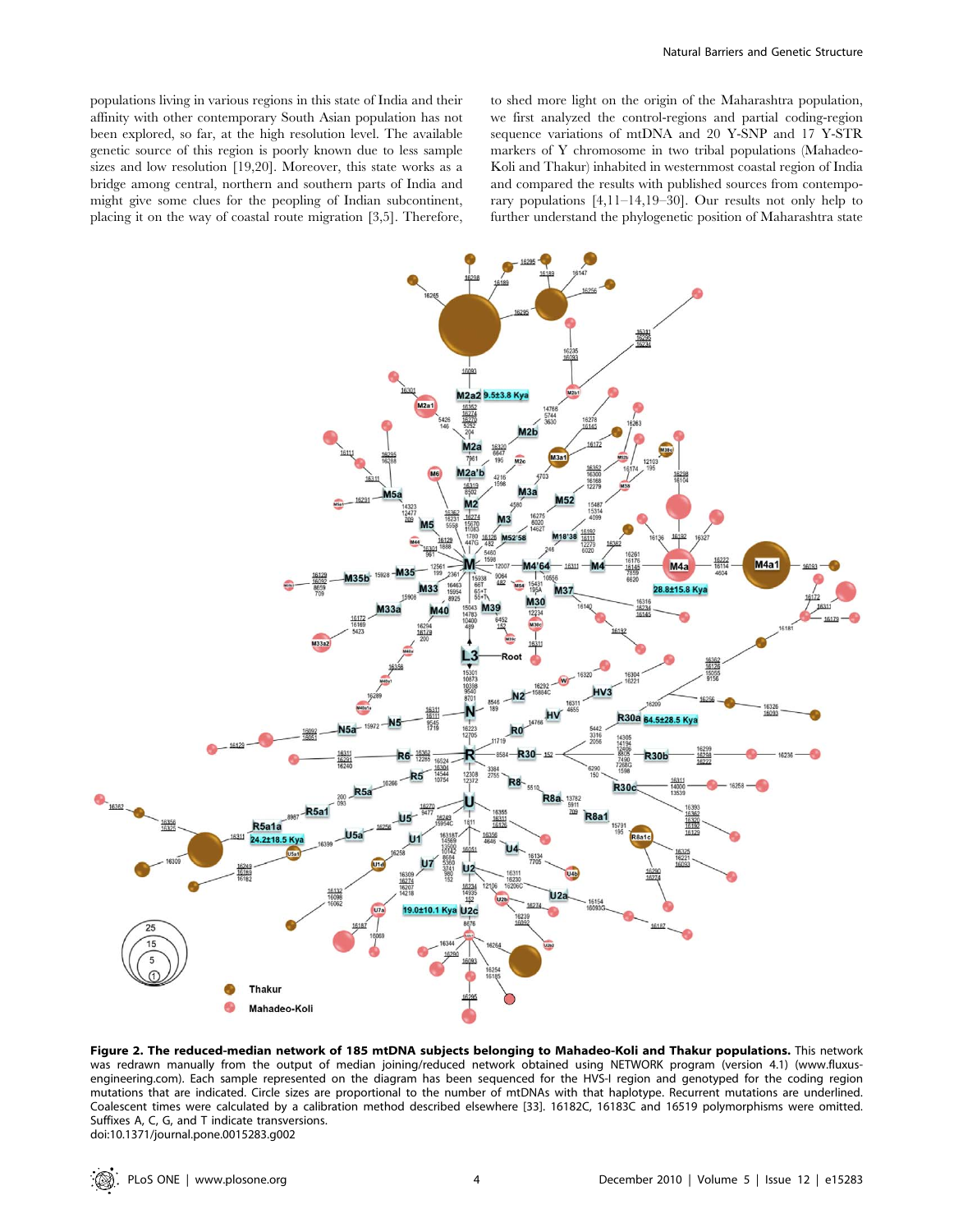in South Asia but also provide deeper insights into the origin of Western Ghat populations.

### Materials and Methods

# Sampling

About 8–10 ml of blood was collected from 185 healthy unrelated individuals belonging to two tribal populations (Mahadeo Koli  $n = 95$ , Thakur  $n = 90$  residing in Thane district of Maharashtra (Fig. S1). This project has been approved by the Institutional Ethical Committee (IEC) of Centre for Cellular and Molecular Biology (CCMB) and the informed written consent was obtained from all the participants. DNA was extracted from whole blood by using the standard protocol [31].

#### mtDNA typing

Polymerase Chain Reactions were carried out with 10 ng DNA in a 10 ul reaction volume with 1U of Taq DNA polymerase enzyme. Cycling conditions used were 94°C for 5 min, 35 cycles at 95°C for 30 s, 58°C for 30 s, and 72°C for 2 min, then 72°C for 7 min. Sequencing of the PCR products were directly carried out by using Big Dye<sup>TM</sup> Terminator cycle sequencing Kit (Applied Biosystems, Foster City USA) in 3730 DNA Analyzer, following manufacture's protocol. To minimize errors, both strands were double-sequenced. The individual mtDNA sequences were compared against the rCRS [32] using AutoAssembler-Ver 2.1 (Applied Biosystems, Foster City USA). The sequencing data corresponding to nucleotide positions 15927–16510 and 16520– 400 that includes HVS-I and HVS-II of the control region were sequenced in 94 Mahadeo Koli and 90 Thakur samples. Further, 19 segments of coding regions (nps.14890–15430,14120–14950, 13370–14150,11970–12720,11330–12080,10000–10780,8630– 9390,7950–8710,7170–8040,5880–6650,5280–6030,4520–5330, 3810–4620,3190–3870,2510–3300,1870–2670,1240–1980,630– 1370) were sequenced for 184 samples. All the newly generated sequences has been deposited in the GenBank (accession number HQ427694–HQ427878).

#### Y-chromosomal typing

Twenty Y chromosome biallelic polymorphic markers M89, YAP, M216, M130, M9, M45, M74, M52, M304, M172, M410, M67, M11, M20, M27, M175, M95, M173, M17, and M124 were typed. The PCR cycles were set-up with an initial denaturation of 5 min at  $95^{\circ}$ C, followed by 30–35 cycles of 30 sec. at  $94^{\circ}$ C, 30 sec

Table 3. mtDNA diversity indices calculated in Maharashtra and neighbouring state populations.

| <b>Population</b>   | <b>State</b>   | $\boldsymbol{n}$ | HD (SD)       | MPD (SD)      | ND (SD)      |
|---------------------|----------------|------------------|---------------|---------------|--------------|
| Andh                | Andhra Pradesh | 66               | 0.981(0.005)  | 5.190 (2.544) | 0.013(0.007) |
| Brahmin             | Andhra Pradesh | 40               | 0.995(0.007)  | 5.394 (2.655) | 0.014(0.007) |
| Chenchu             | Andhra Pradesh | 110              | 0.925(0.011)  | 5.740 (2.770) | 0.015(0.008) |
| Erukala             | Andhra Pradesh | 27               | 0.966(0.022)  | 5.325 (2.652) | 0.014(0.007) |
| Kapu                | Andhra Pradesh | 52               | 0.993(0.005)  | 5.812 (2.824) | 0.015(0.008) |
| Koya                | Andhra Pradesh | 81               | 0.941(0.016)  | 6.363(3.047)  | 0.016(0.008) |
| Lambadi             | Andhra Pradesh | 86               | 0.985(0.005)  | 5.858 (2.826) | 0.015(0.008) |
| Naikpod             | Andhra Pradesh | 92               | 0.976(0.005)  | 5.198 (2.538) | 0.014(0.007) |
| Thoti               | Andhra Pradesh | 39               | 0.906(0.030)  | 5.519 (2.711) | 0.015(0.007) |
| Baiga               | Chhattishgarh  | 26               | 0.910(0.230)  | 5.592 (2.834) | 0.014(0.006) |
| Birhor              | Chhattishgarh  | 20               | 0.891(0.002)  | 5.363 (2.149) | 0.015(0.007) |
| Gujarati            | Gujarat        | 57               | 0.996(0.004)  | 6.223 (2.999) | 0.017(0.008) |
| Lobana              | Gujarat        | 61               | 0.913(0.033)  | 6.268(3.127)  | 0.017(0.011) |
| Koragas             | Karnataka      | 51               | 0.988(0.066)  | 5.895 (2.754) | 0.015(0.008) |
| <b>BettuKurumba</b> | Karnataka      | 79               | 0.899(0.078)  | 6.912 (3.397) | 0.014(0.007) |
| Kanwar              | Madhya Pradesh | 19               | 0.965(0.036)  | 5.556 (2.792) | 0.014(0.008) |
| Mushar              | Madhya Pradesh | 46               | 0.852(0.041)  | 6.719 (3.227) | 0.017(0.009) |
| Satnami             | Madhya Pradesh | 18               | 0.974(0.025)  | 5.301 (2.684) | 0.014(0.007) |
| <b>Bhar</b>         | Madhya Pradesh | 22               | 0.922(0.045)  | 4.208 (2.171) | 0.011(0.006) |
| Harijan             | Madhya Pradesh | 20               | 0.990 (0.019) | 5.326 (2.683) | 0.014(0.007) |
| Mahadeo-Koli        | Maharashtra    | 95               | 0.990(0.003)  | 6.454 (3.082) | 0.017(0.009) |
| Thakur              | Maharashtra    | 90               | 0.903(0.020)  | 6.353 (3.039) | 0.016(0.008) |
| Maratha             | Maharashtra    | 30               | 0.995(0.010)  | 6.749(3.273)  | 0.017(0.009) |
| Chitpawana Brahmin  | Maharashtra    | 20               | 0.979 (0.026) | 6.389 (3.159) | 0.017(0.009) |
| Desastha Brahmin    | Maharashtra    | 19               | 1.000(0.017)  | 5.895 (2.944) | 0.015(0.008) |
| Dhangar             | Maharashtra    | 19               | 1.000 (0.017) | 6.327 (3.139) | 0.016(0.009) |
| Konkan Brahmin      | Maharashtra    | 58               | 0.985(0.008)  | 6.059 (2.927) | 0.016(0.008) |

HD = Haplotype Diversity.

MPD = Mean number of pairwise difference.

ND = Nucleotide Diversity.

doi:10.1371/journal.pone.0015283.t003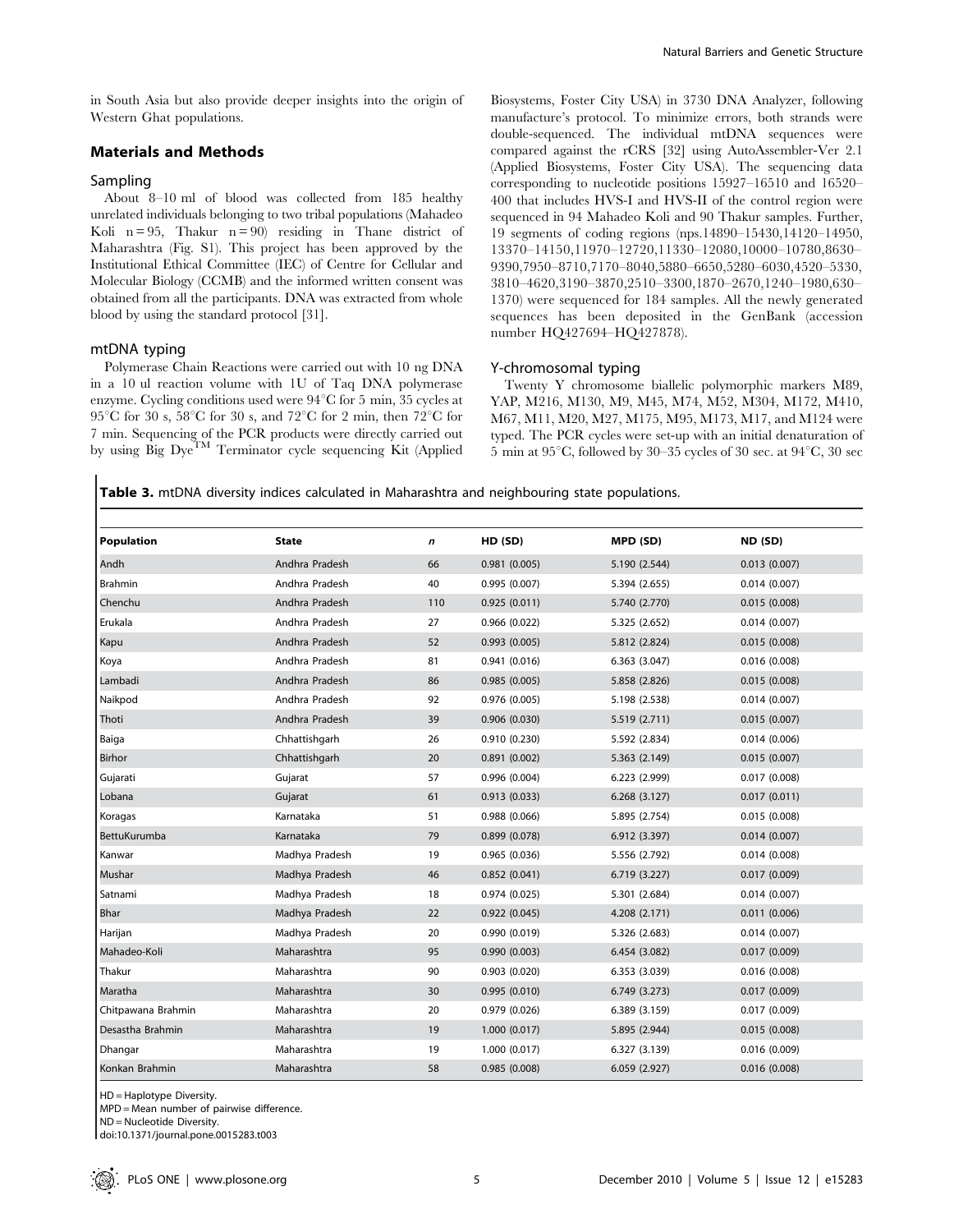at the primer-specific annealing temperature  $(52-60^{\circ}C)$ , and 45 sec. at  $72^{\circ}$ C, and final extension of 7 min at  $72^{\circ}$ C. Length variation at 17 Y-STR loci: DYS456, DYS3891, DYS390, DYS389II, DYS458, DYS19, DYS385a/b, DYS393, DYS391, DYS439, DYS635, DYS392, DYS437, DYS438, DYS448 and Y GATA H4 were genotyped using AmpF $\ell$ STR® Y-filer<sup>TM</sup> PCR amplification Kit (Applied Biosystems). Multiplex polymerase chain reaction was carried out with 0.5ng template with 1 U AmpliTaq Gold DNA polymerase enzyme (Applied Biosystems, Foster City, CA) with total reaction volume of 6.25 µl which  $\rm{includes\enskip 10mm}\rm{M}$  Tris-HCl (PH 8.3), 50 $\rm{mM}\enskip$ KCl, 1.5 $\rm{mM}\enskip$ Mgcl $\rm{_{2},}$ 250 µm dNTPs, 3.0 µm of each primer. The conditions for the polymerase chain reaction are (1)  $95^{\circ}$ C for 10 min, (2) 28 cycles; 94 $\rm ^{\circ}C$  for 1 min, 55 $\rm ^{\circ}C$  for 1 min, 72 $\rm ^{\circ}C$  for 1 min, (3) 60 $\rm ^{\circ}C$  for 45 min, and (4) 25°C hold. ABI 3730 DNA Analyser (Applied Biosystems, Foster City, CA) and GeneMapper V4.0 software program (Applied Biosystems, Foster City, CA) was used for the analysis of raw data.

#### Phylogenetic and Statistical analysis

Principal component analysis (PCA) was performed using POPSTR, kindly provided by H. Harpending. Median-joining and reduced median joining networks were reconstructed with NETWORK program (version 4.1) (www.fluxus-engineering. com). Reduced median and median-joining procedures were applied sequentially. Coalescence time has been calculated between nucleotide positions 16090–16365 (HVS-I) considering one transition equals to 20,180 years [33]. Standard deviation of the rho estimate  $(\sigma)$  was calculated as in Saillard et al. [34]. The diversity indices including AMOVA (analysis of molecular variance) based Fst analysis were calculated using ARLEQUIN 3.01 software [35].

The age of a Ychromosomal haplogroup have been obtained by the TD statistic, assuming mutation rate of  $6.9 \times 10^{-4}$  [36]. Haplogroups carrying less than 13 samples has not been included in age calculation. Out of 17 loci obtained, two DYS385 loci were excluded from the current analyses because they could not be distinguished using the typing method employed. Thus, all the analysis linked with Y-STR data were carried out with 15 loci. Haplogroup isofrequency maps were generated by using Surfer 8 of Golden Software (Golden Software Inc., Golden, Colorado), following the Kriging procedure. The present data from two tribes (Mahadeo Koli and Thakur) of central India were compared with previously published datasets [4,11–14,19–28,30].

# Results and Discussion

In order to understand the genetic relationship of populations of Maharashtra in the context of rest of the populations of India, we determined the summary genetic distances based on mtDNA and Y-chromosomal haplogroup frequencies, and subjected the resulting genetic distance matrices to principal component analysis and median joining network analysis (Fig. 1 and Fig. S2). The mtDNA PCA plot (Fig. 1a) did not show any clear-cut geographic or linguistic clustering in the data, while PC1 in the Y chromosomal plot (Fig. 1b) illustrates a distinct east to west clinal pattern. The Maharashtra populations cluster together and remain closer to South Indian and Gujarati populations than Central Indian populations (Fig. 1b). Within the Maharashtra populations we can see two clear-cut geographical clustering among the populations living on both sides of Western Ghat (Fig. 1b and Table 1). The most likely explanation of the above observations is the complex geographical structuring of this region. Populations living in Central India and in Maharashtra state are well separated by Narmada and Tapti rivers as well as Satpuda range of hills and



Figure 3. The spatial distribution (%) of M410(J2a) clade in worldwide populations. Isofrequency maps were generated by using Surfer8 of Golden Software (Golden Software Inc., Golden, Colorado), following the Kriging procedure. Data is used from present study and previously published literatures [14,23,26]. The dots represent sampling locations. doi:10.1371/journal.pone.0015283.g003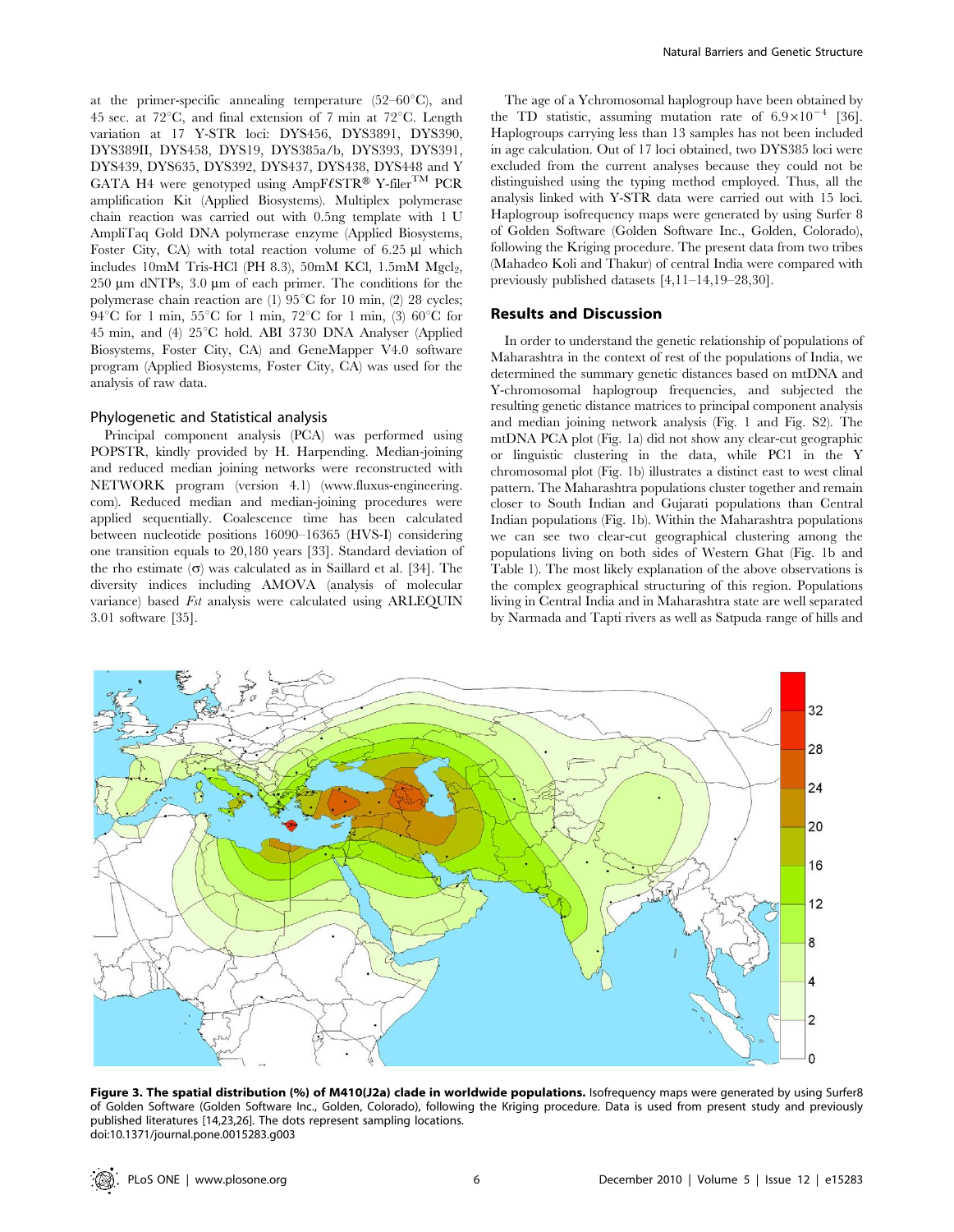

Figure 4. Rooted phylogenetic network of Maharashtra populations. (a) Rooted phylogenetic network of Maharashtra populations relating Y-STR haplotypes within macrohaplogroup CF (P143) and its associated phylogeny: The network was constructed using a median-joining algorithm as implemented in the Network 4.5.0.2 program. The size of the circles is proportional to the number of samples. (b) Rooted phylogenetic network of Maharashtra populations relating Y-STR haplotypes within macrohaplogroup K(M9) and M45(P) with their associated phylogeny. The network was constructed using a median-joining algorithm as implemented in the Network 4.5.0.2 program. The size of the circles is proportional to the number of samples.

doi:10.1371/journal.pone.0015283.g004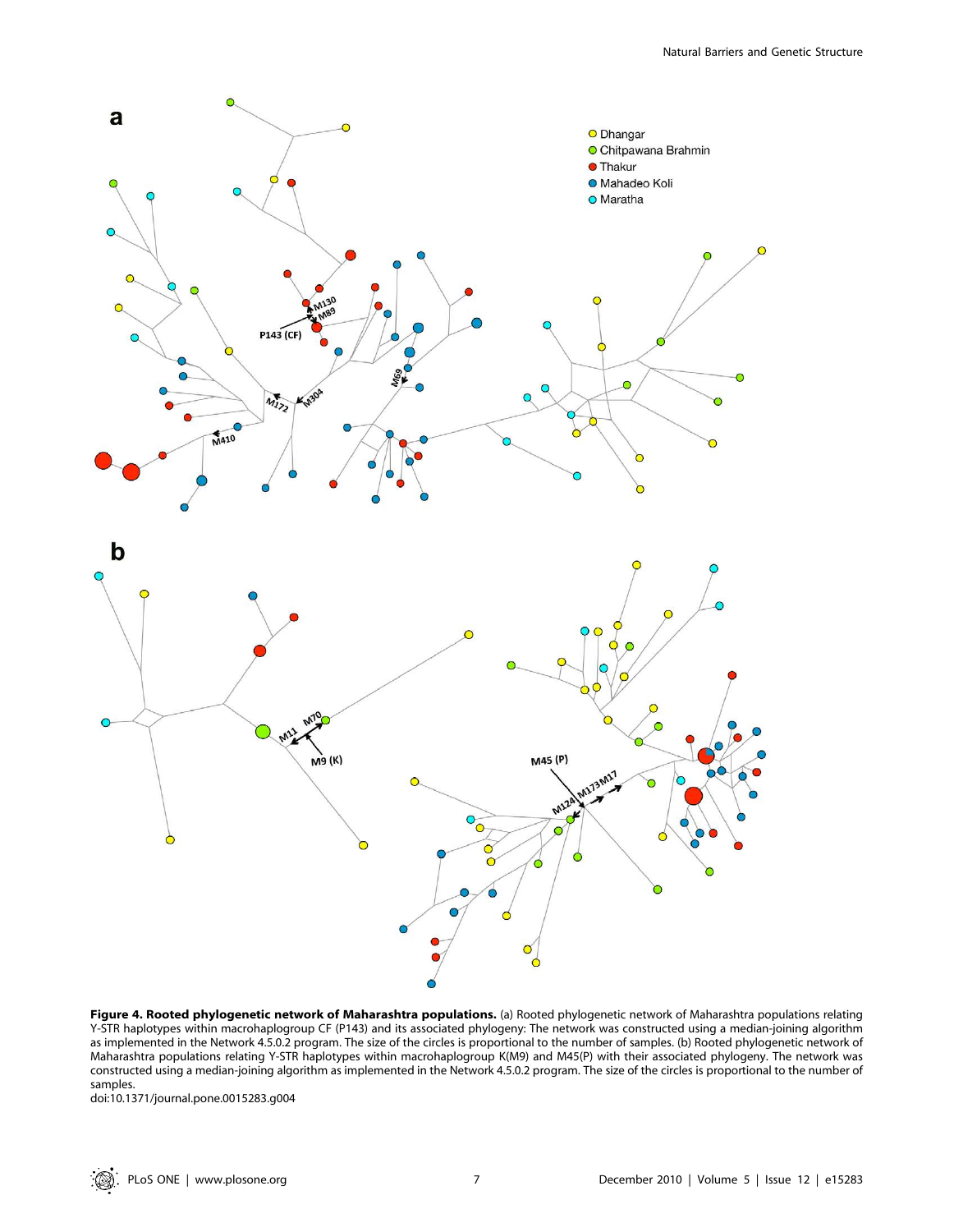populations living at the coastal region are equally separated from mainland populations by Sahyadri mountains (a range of Western Ghats), thus, restricting the easy population movement in either direction, while the long coastal region facilitates the gene flow from Karnataka and Gujarat states (Table 1). Therefore, geography is the main factor shaped the genetic composition of Maharashtra populations. Austroasiatic populations are the exceptions, who unanimously show their paternal affinity according to their linguistic division (Table 2). This is due to their highly frequent paternal haplogroup (hg) O2a [13,15,30].

The Network based analysis of mtDNA haplogroups in currently studied Mahadeo-Koli and Thakur populations identified several South Asian and a few West Eurasian specific subclades in the background of mtDNA macrohaplogroup M and N(R) (Fig. 2 and Table S1). The haplotype diversity in Thakur population was least among Maharashtra populations (Table 3). In macrohaplogroup M background haplogroups (hgps); M2, M3, M4 and M18 are shared by both Mahadeo-Koli and Thakur populations, while hgps M5, M6, M30, M33, M35, M37, M39, M40, M44 and M52 are exclusively present in Mahadeo-Koli. Two hgps of macrohaplogroup N (N5 and W) are present in Mahadeo-Koli while most of the macrohaplogroup R and U clades are shared by both of the populations, except hgps R6 and HV3 (Fig. 2).

The high resolution analysis at haplogroup and sub-haplogroup level identified a monophylacity of previously classified M2a and M2b subclades with a single coding as well as control region substitution and named as M2a'b (Fig. 2). This finding recognizes a sub-branch M2c and refines the defining mutations for haplogroup M2 [37,39]. It is now defined by four coding and single control region mutations (Fig. 2). Similarly the finding of several branches in the background of haplogroups M4, R5, R8 and R30 has improved the resolution of mtDNA phylogeny of this region. It is noteworthy that although Thakur and Mahadeo-Koli live in a close proximity, there is no haplotype sharing among them, except single haplotype share in West Eurasian haplogroup U4 (Fig. 2). This suggests a high level of strict endogamy in these two populations regardless both being at the same social level and exchange the rituals and other traditional occupations with one another and maintain their unique identity. It is consistent with the previous observation on South Asian populations [15]. The coalescent age of different mtDNA lineages are calculated in the studied populations (Fig. 2). Majority of the sub-clades have a coalescent time ranging from 10–30 KYA (Fig. 2).

The Y chromosome analysis identified nine major haplogroups in Maharashtra populations (Table 2), of which South Asian specific haplogroup H is most frequent in caste and tribal populations. Second most frequent haplogroup is hg R1a present in caste as well as tribal populations. Some of the studies considered hg H as a tribal and hg R1a as caste specific marker previously [12,24,25]. In contrast to them, the present study supports the occurrence of these haplogroups in both caste and tribal populations of India [11,15]. The discrepancy of frequency distribution of these haplogroups in caste and tribal populations can be explained by their different population sizes where evolutionary forces act in a different way and diverse social customs that involve practicing endogamy at different levels [18].

Near Eastern specific hg J2 is also significantly present in both of the studied populations (Table 2 and Table S2). This haplogroup thought to be associated with the intrusion from Near East during Neolithic agricultural expansion [14]. Further dissection of this hg revealed most of the samples to be derived for

| <b>Table 4.</b> The coalescent age and variance of different Y |
|----------------------------------------------------------------|
| chromosomal haplogroups observed in studied populations.       |

| <b>Haplogroup</b> | Sample size | Age (Kya)       | Variance |  |  |
|-------------------|-------------|-----------------|----------|--|--|
| IF*               | 18          | $26,3 \pm 4,8$  | 0.66     |  |  |
| H <sub>1a</sub>   | 13          | $17,65 \pm 3,9$ | 0.45     |  |  |
| J2a               | 15          | $15,3 \pm 7,6$  | 0.36     |  |  |
| R <sub>1a</sub>   | 27          | $14,1 \pm 3,2$  | 0.34     |  |  |

doi:10.1371/journal.pone.0015283.t004

marker M410 (hg. J2a). The further genotyping of M410 derived samples remained ancestral to M67 marker (hg. J2a4). The worldwide phylogeographic distribution of hg J2a suggests its entry in Indian subcontinent through northwestern corridor and an abrupt drop further south due to Western Ghat mountain ranges (Fig. 3). The rooted Y-STR network of different Y chromosomal haplogroups provided a diverse haplotype distribution in Maharashtra populations (Fig. 4).

By using the Y-STR data from both of the populations, we have calculated the variance and coalescent ages for different haplogroups (Table 4). The age of microsatellites variation in all of the major haplogroups ranges from 7–35 KYA (Table 4). The South Asian specific haplogroups F\*, H1a and R2 show pre-Neolithic, while hg L1 shows Neolithic expansion time. The age of haplogroup R1a ranges from 10–17 KYA which is consistent with previous large scale study on this haplogroup [38]. The network analysis of R1a with other Indian populations failed to provide any regional or linguistic clustering (Fig. S2).

In conclusion, our results on Maharashtra populations are consistent with other Indian populations suggest that the tribal as well as caste populations of Indian subcontinent practice a strict endogamy even though they live in a close proximity and share the ritual and social customs. The mtDNA results dissected and increased the clarity of South Asian mtDNA phylogeny. The colonization of western part of Western Ghat is facilitated mainly through migration of populations via western coast rather than mainland where Western Ghat-Vindhya mountains and Narmada-Tapti rivers worked as a natural barrier. Our data is in congruent with the other observations that Indian populations including Maharashtra state are largely derived from Paleolithic ancient settlers, however, a more recent  $($   $\sim$  10 Ky older) detectable paternal gene flow from west Asia is well reflected in present genetic study.

### Supporting Information

Figure S1 The sampling location of Mahadeo Koli and Thakar populations.



Figure S2 Unrooted phylogenetic network of haplogroup R1a Y-STR haplotypes among different Indian populations showing the haplotype sharing of Thakur and Mahadeo-Koli. The network was constructed using a median-joining algorithm as implemented in the Network 4.5.0.2 program. The size of the circles is proportional to the number of samples. (TIF)

Table S1 The complete mtDNA data from Mahadeo-Koli and Thakur populations.

(XLS)